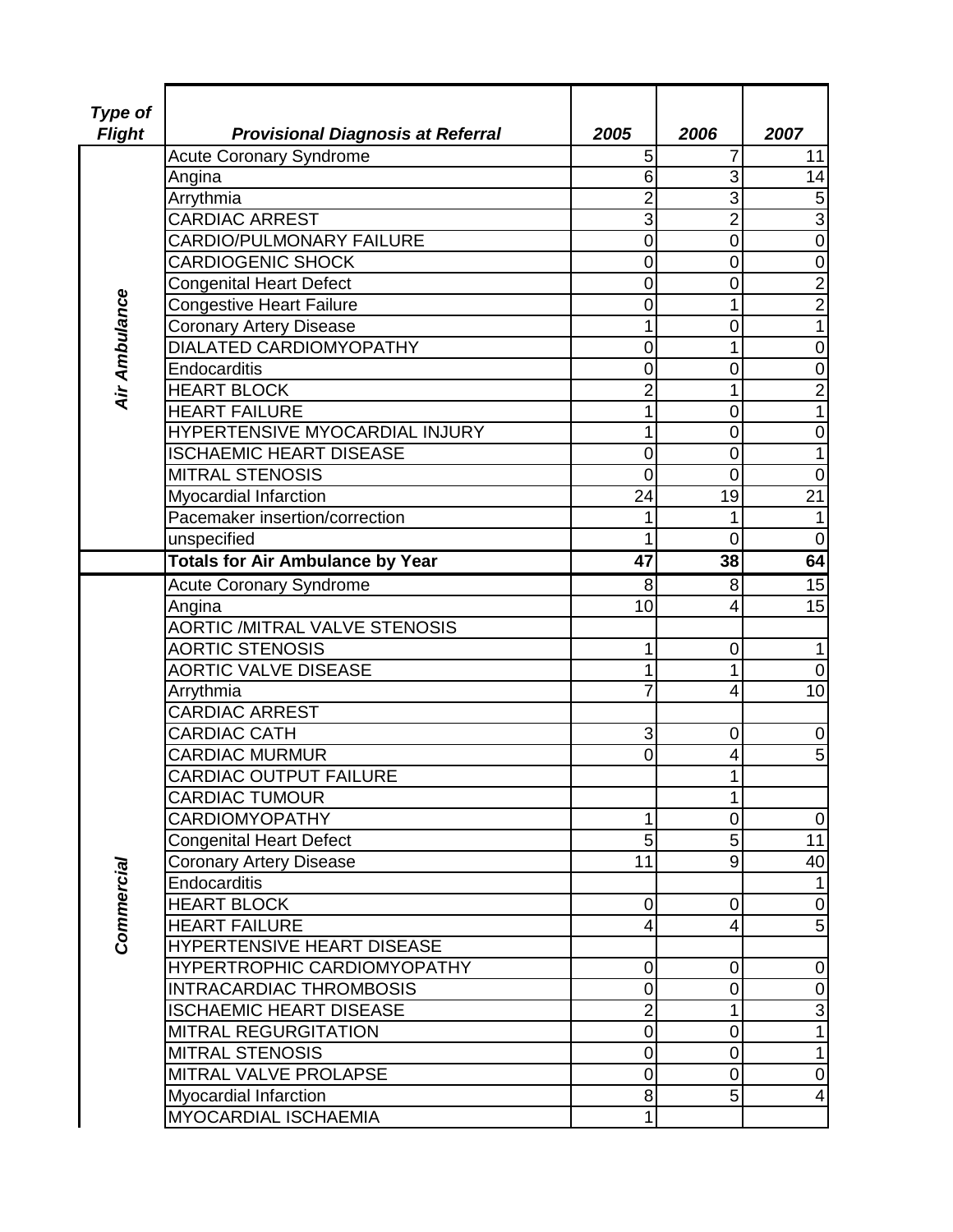|         | <b>OPEN HEASRT SURGERY/FOLLOW-UP</b>         |     |    |                  |
|---------|----------------------------------------------|-----|----|------------------|
|         | Pacemaker insertion/correction               |     |    | 3                |
|         | <b>Rheumatic Heart Disease</b>               |     |    |                  |
|         | SEVERE MITTRAL VALVE PROLAPSE/CHF/CAD        |     |    |                  |
|         | <b>UNSPECIFIED</b>                           | 8   | 3  | 6                |
|         | <b>Totals for Commercial Flights by Year</b> | 71  | 51 | $\overline{121}$ |
|         | <b>AORTIC DISSECTION</b>                     |     |    |                  |
| Unknown | Arrythmia                                    |     |    |                  |
|         | <b>Coronary Artery Disease</b>               |     |    | 0                |
|         | <b>HEART FAILURE</b>                         |     |    |                  |
|         | <b>Totals for unknown transport by Year</b>  |     |    | 0                |
|         | <b>Grand totals by Year</b>                  | 118 | 89 | 185              |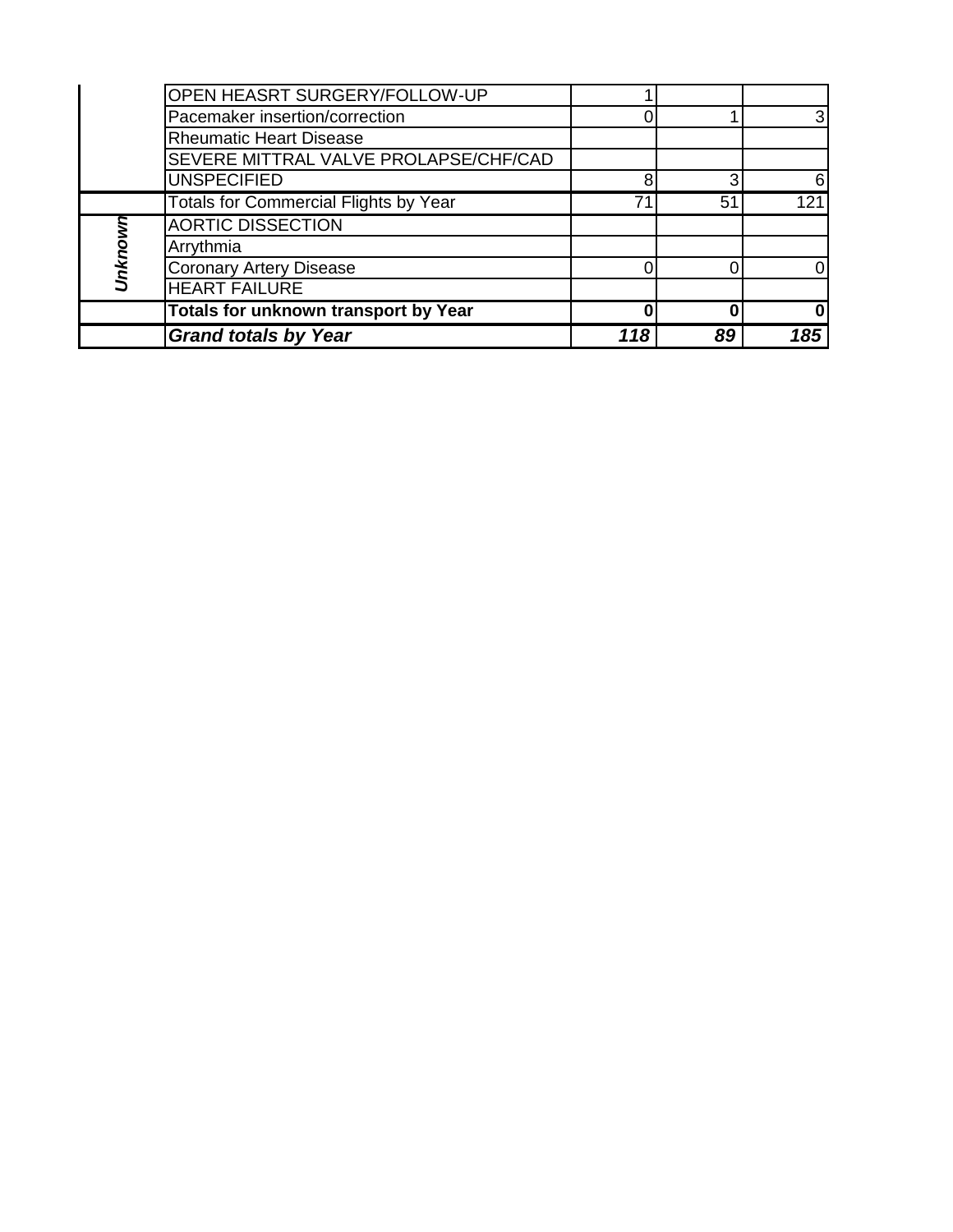| <b>2008</b>                                                                                            | 2009                                                                                | Grand<br><b>Total</b>                                                                                                                                                                                                                                                                                        |
|--------------------------------------------------------------------------------------------------------|-------------------------------------------------------------------------------------|--------------------------------------------------------------------------------------------------------------------------------------------------------------------------------------------------------------------------------------------------------------------------------------------------------------|
| $\overline{16}$                                                                                        |                                                                                     | 48                                                                                                                                                                                                                                                                                                           |
| <u>3</u>                                                                                               | $\frac{9}{2}$                                                                       | $\overline{28}$                                                                                                                                                                                                                                                                                              |
| $\overline{4}$                                                                                         | $\overline{4}$                                                                      | $\overline{18}$                                                                                                                                                                                                                                                                                              |
| 3                                                                                                      | 1                                                                                   | 12                                                                                                                                                                                                                                                                                                           |
| $\overline{1}$                                                                                         |                                                                                     | 1                                                                                                                                                                                                                                                                                                            |
| 0                                                                                                      | 1                                                                                   | 1                                                                                                                                                                                                                                                                                                            |
| 3                                                                                                      | 1                                                                                   | $\overline{6}$                                                                                                                                                                                                                                                                                               |
| 1                                                                                                      | 1                                                                                   |                                                                                                                                                                                                                                                                                                              |
| 1                                                                                                      | 3                                                                                   | $\frac{5}{6}$                                                                                                                                                                                                                                                                                                |
| 0                                                                                                      |                                                                                     | $\overline{1}$                                                                                                                                                                                                                                                                                               |
| 1                                                                                                      |                                                                                     | $\overline{1}$                                                                                                                                                                                                                                                                                               |
| 0                                                                                                      |                                                                                     | $\dot{7}$                                                                                                                                                                                                                                                                                                    |
|                                                                                                        | 1                                                                                   | $\overline{5}$                                                                                                                                                                                                                                                                                               |
| $\overline{c}$<br>0                                                                                    |                                                                                     | 1                                                                                                                                                                                                                                                                                                            |
| 0                                                                                                      |                                                                                     | 1                                                                                                                                                                                                                                                                                                            |
|                                                                                                        | 1                                                                                   | 1                                                                                                                                                                                                                                                                                                            |
| 0                                                                                                      | $\overline{17}$                                                                     |                                                                                                                                                                                                                                                                                                              |
| $\overline{15}$                                                                                        |                                                                                     | 96                                                                                                                                                                                                                                                                                                           |
| 0<br>1                                                                                                 |                                                                                     | 3                                                                                                                                                                                                                                                                                                            |
|                                                                                                        |                                                                                     |                                                                                                                                                                                                                                                                                                              |
| 51                                                                                                     | 43                                                                                  | 243                                                                                                                                                                                                                                                                                                          |
| 6                                                                                                      | $\overline{17}$                                                                     | 54                                                                                                                                                                                                                                                                                                           |
| $\overline{6}$                                                                                         | 10                                                                                  | $\overline{45}$                                                                                                                                                                                                                                                                                              |
|                                                                                                        | 1                                                                                   | 1                                                                                                                                                                                                                                                                                                            |
| 0                                                                                                      |                                                                                     | 4                                                                                                                                                                                                                                                                                                            |
| 1<br>$\overline{18}$                                                                                   | 1                                                                                   | 69                                                                                                                                                                                                                                                                                                           |
|                                                                                                        | 30<br>1                                                                             | 1                                                                                                                                                                                                                                                                                                            |
| 1                                                                                                      |                                                                                     | 4                                                                                                                                                                                                                                                                                                            |
|                                                                                                        |                                                                                     | 25                                                                                                                                                                                                                                                                                                           |
| 9                                                                                                      | 7                                                                                   | $\overline{1}$                                                                                                                                                                                                                                                                                               |
|                                                                                                        |                                                                                     |                                                                                                                                                                                                                                                                                                              |
|                                                                                                        |                                                                                     | 1                                                                                                                                                                                                                                                                                                            |
| $\overline{3}$                                                                                         | $\begin{array}{r} 3 \\ \hline 8 \\ \hline 55 \end{array}$                           |                                                                                                                                                                                                                                                                                                              |
| $\frac{5}{26}$                                                                                         |                                                                                     |                                                                                                                                                                                                                                                                                                              |
|                                                                                                        |                                                                                     |                                                                                                                                                                                                                                                                                                              |
|                                                                                                        |                                                                                     |                                                                                                                                                                                                                                                                                                              |
|                                                                                                        |                                                                                     |                                                                                                                                                                                                                                                                                                              |
|                                                                                                        |                                                                                     |                                                                                                                                                                                                                                                                                                              |
|                                                                                                        |                                                                                     |                                                                                                                                                                                                                                                                                                              |
|                                                                                                        |                                                                                     |                                                                                                                                                                                                                                                                                                              |
| $\frac{3}{5}$ $\frac{1}{1}$ $\frac{0}{1}$ $\frac{1}{5}$ $\frac{1}{1}$ $\frac{0}{0}$ $\frac{0}{4}$<br>1 | $\begin{array}{r} 2 \\ 10 \\ 3 \\ 2 \\ 0 \\ 2 \\ 1 \\ 0 \\ 1 \\ \hline \end{array}$ |                                                                                                                                                                                                                                                                                                              |
|                                                                                                        |                                                                                     |                                                                                                                                                                                                                                                                                                              |
|                                                                                                        |                                                                                     |                                                                                                                                                                                                                                                                                                              |
|                                                                                                        |                                                                                     |                                                                                                                                                                                                                                                                                                              |
|                                                                                                        | $\overline{3}$                                                                      |                                                                                                                                                                                                                                                                                                              |
|                                                                                                        |                                                                                     | $\frac{34}{12}$ $\frac{1}{28}$ $\frac{1}{28}$ $\frac{1}{28}$ $\frac{1}{28}$ $\frac{1}{28}$ $\frac{1}{28}$ $\frac{1}{28}$ $\frac{1}{28}$ $\frac{1}{28}$ $\frac{1}{28}$ $\frac{1}{28}$ $\frac{1}{28}$ $\frac{1}{28}$ $\frac{1}{28}$ $\frac{1}{28}$ $\frac{1}{28}$ $\frac{1}{28}$ $\frac{1}{28}$ $\frac{1}{28}$ |
|                                                                                                        |                                                                                     |                                                                                                                                                                                                                                                                                                              |